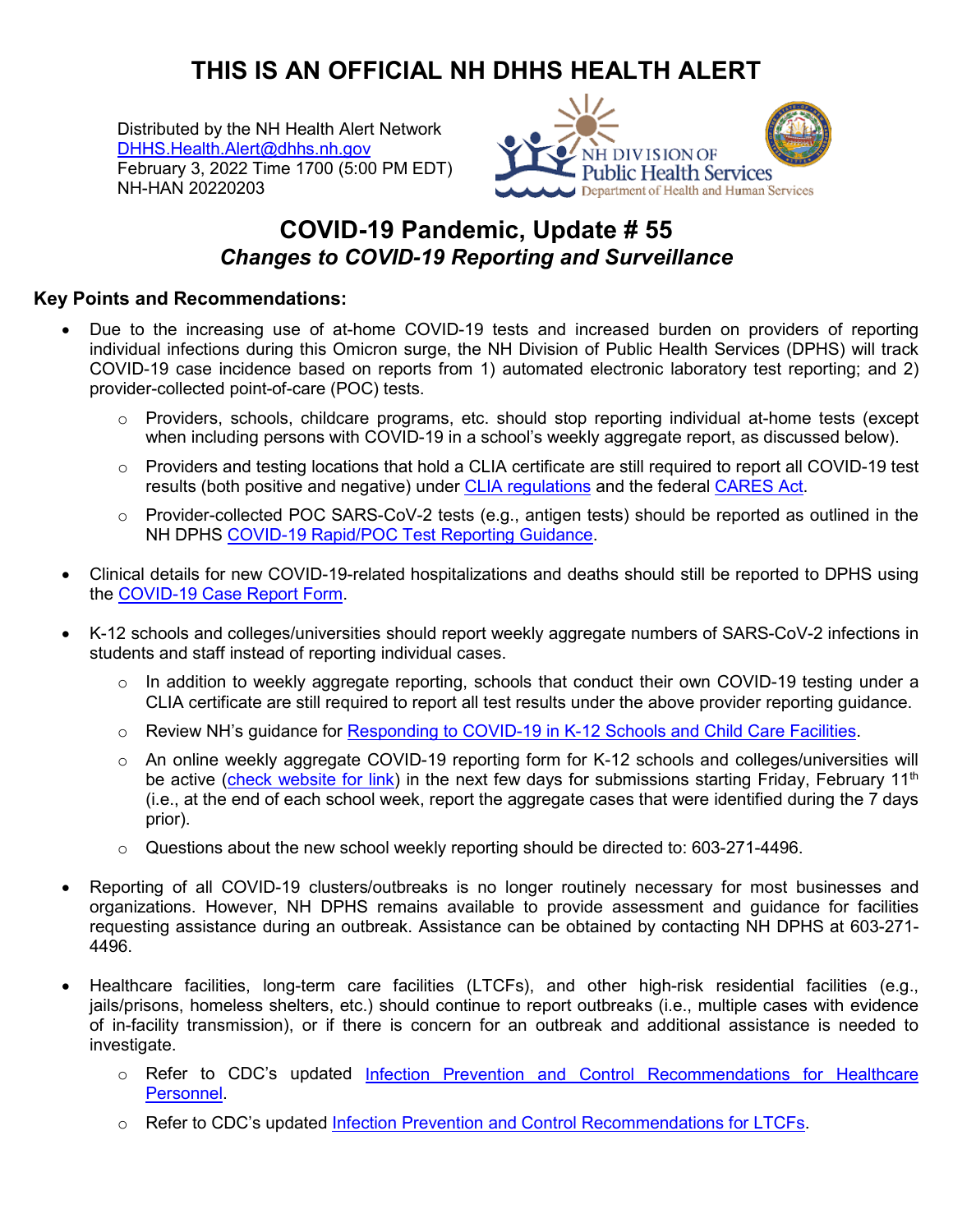- NH DPHS conducts **Healthcare Provider and Public Health Partner** webinars the **2nd and 4th Thursday** of each month from 12:00 – 1:00 pm (next call will occur on Thursday, February 10<sup>th</sup>):
	- o Zoom link:<https://nh-dhhs.zoom.us/s/94059287404>
	- $\circ$  Call-in phone number: (646) 558-8656
	- o Meeting ID: 940 5928 7404
	- o Password: 353809
- NH DPHS conducts **School and Childcare Partner** webinars the **1st and 3rd Wednesday** of each month from 3:30 – 4:30 pm. Because of school vacations, the 2/16 and 3/12 webinars are cancelled, but an interim webinar has been scheduled for **Wednesday 2/23 from 3:30 – 4:30 pm**. The regular schedule will resume starting 3/16.
	- o Zoom link:<https://nh-dhhs.zoom.us/s/98062195081>
	- o Webinar ID: 980 6219 5081
	- o Telephone: 646-558-8656
	- o Passcode: 197445